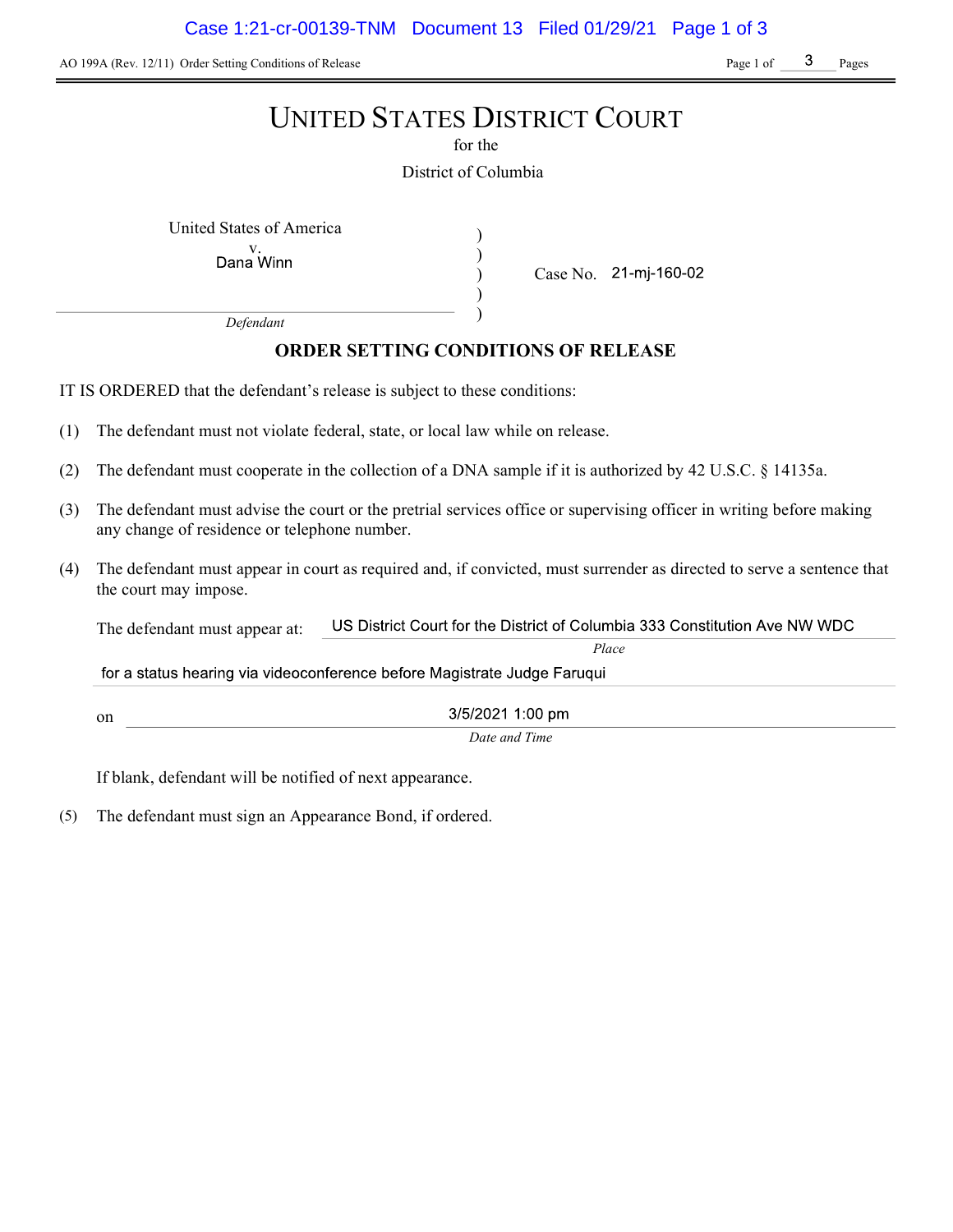AO 199B (Rev. 12/11) Additional Conditions of Release Page 2 of 3 Pages

#### ADDITIONAL CONDITIONS OF RELEASE

IT IS FURTHER ORDERED that the defendant's release is subject to the conditions marked below:

(6) The defendant is placed in the custody of:

| Person or organization |  |
|------------------------|--|
|                        |  |

Address (only if above is an organization)

City and state Tel. No. who agrees to (a) supervise the defendant, (b) use every effort to assure the defendant's appearance at all court proceedings, and (c) notify the court immediately if the defendant violates a condition of release or is no longer in the custodian's custody.

Signed: Custodian Date  $(\times)$  (7) The defendant must:  $(X)$  (a) submit to supervision by and report for supervision to the US Probation for MDFL as directed telephone number (904) 301-6464, no later than 02/05/2021 (b) continue or actively seek employment. ( ) (c) continue or start an education program. ( ) (d) surrender any passport to: ( ) (e) not obtain a passport or other international travel document.  $(\times)$  (f) abide by the following restrictions on personal association, residence, or travel: Stay out of Washington DC except for Court, PSA business and meetings with atty. See additional travel restrictions in (s). ( ) (g) avoid all contact, directly or indirectly, with any person who is or may be a victim or witness in the investigation or prosecution, including: ( ) (h) get medical or psychiatric treatment: (i) return to custody each at o'clock after being released at o'clock for employment, schooling, or the following purposes: ( ) (j) maintain residence at a halfway house or community corrections center, as the pretrial services office or supervising officer considers necessary.  $(X)$  (k) not possess a firearm, destructive device, or other weapon. (1) not use alcohol  $($  ) at all  $($  ) excessively.  $(X)$  (m) not use or unlawfully possess a narcotic drug or other controlled substances defined in 21 U.S.C. § 802, unless prescribed by a licensed medical practitioner. ( ) (n) submit to testing for a prohibited substance if required by the pretrial services office or supervising officer. Testing may be used with random frequency and may include urine testing, the wearing of a sweat patch, a remote alcohol testing system, and/or any form of prohibited substance screening or testing. The defendant must not obstruct, attempt to obstruct, or tamper with the efficiency and accuracy of prohibited substance screening or testing. ( ) (o) participate in a program of inpatient or outpatient substance abuse therapy and counseling if directed by the pretrial services office or supervising officer. ( ) (p) participate in one of the following location restriction programs and comply with its requirements as directed. ( ) (i) Curfew. You are restricted to your residence every day ( ) from to , or ( ) as directed by the pretrial services office or supervising officer; or  $($ ) (ii) Home Detention. You are restricted to your residence at all times except for employment; education; religious services; medical, substance abuse, or mental health treatment; attorney visits; court appearances; court-ordered obligations; or other activities approved in advance by the pretrial services office or supervising officer; or ( ) (iii) Home Incarceration. You are restricted to 24-hour-a-day lock-down at your residence except for medical necessities and court appearances or other activities specifically approved by the court. ( ) (q) submit to location monitoring as directed by the pretrial services office or supervising officer and comply with all of the program requirements and instructions provided. ( ) You must pay all or part of the cost of the program based on your ability to pay as determined by the pretrial services office or supervising officer.  $(X)$  (r) report as soon as possible, to the pretrial services office or supervising officer, every contact with law enforcement personnel, including arrests, questioning, or traffic stops.<br>Travel outside continental United States to be approved by the Court. Def must notify PSA of travel outside  $(\times )$  (s) the MDFL. Comply with any and all conditions as directed in the supervising jurisdiction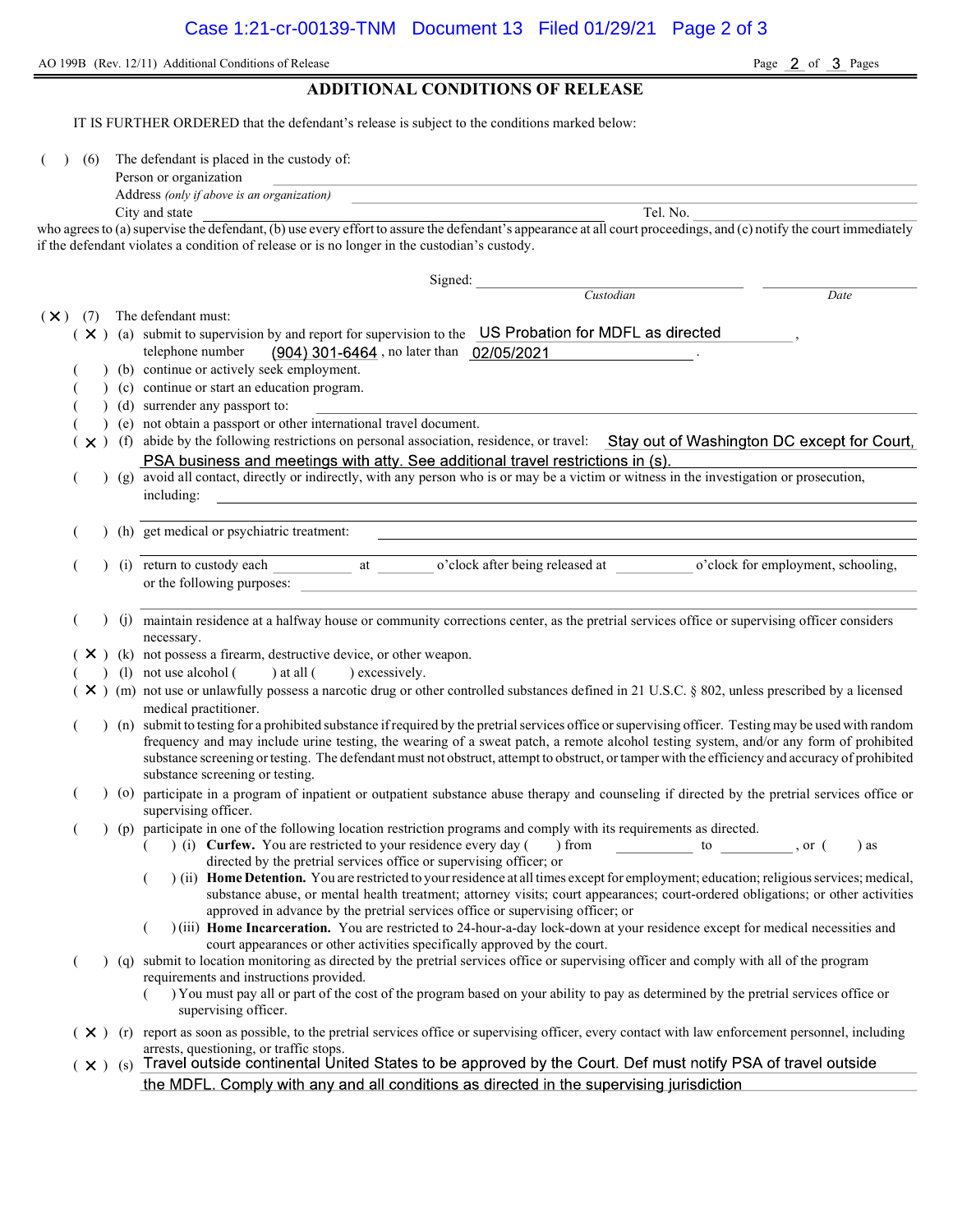#### ADVICE OF PENALTIES AND SANCTIONS

#### TO THE DEFENDANT:

#### YOU ARE ADVISED OF THE FOLLOWING PENALTIES AND SANCTIONS:

Violating any of the foregoing conditions of release may result in the immediate issuance of a warrant for your arrest, a revocation of your release, an order of detention, a forfeiture of any bond, and a prosecution for contempt of court and could result in imprisonment, a fine, or both.

While on release, if you commit a federal felony offense the punishment is an additional prison term of not more than ten years and for a federal misdemeanor offense the punishment is an additional prison term of not more than one year. This sentence will be consecutive (i.e., in addition to) to any other sentence you receive.

It is a crime punishable by up to ten years in prison, and a \$250,000 fine, or both, to: obstruct a criminal investigation; tamper with a witness, victim, or informant; retaliate or attempt to retaliate against a witness, victim, or informant; or intimidate or attempt to intimidate a witness, victim, juror, informant, or officer of the court. The penalties for tampering, retaliation, or intimidation are significantly more serious if they involve a killing or attempted killing.

If, after release, you knowingly fail to appear as the conditions of release require, or to surrender to serve a sentence, you may be prosecuted for failing to appear or surrender and additional punishment may be imposed. If you are convicted of:

- (1) an offense punishable by death, life imprisonment, or imprisonment for a term of fifteen years or more you will be fined not more than \$250,000 or imprisoned for not more than 10 years, or both;
- (2) an offense punishable by imprisonment for a term of five years or more, but less than fifteen years you will be fined not more than \$250,000 or imprisoned for not more than five years, or both;
- (3) any other felony you will be fined not more than \$250,000 or imprisoned not more than two years, or both;
- (4) a misdemeanor you will be fined not more than \$100,000 or imprisoned not more than one year, or both.

A term of imprisonment imposed for failure to appear or surrender will be consecutive to any other sentence you receive. In addition, a failure to appear or surrender may result in the forfeiture of any bond posted.

#### Acknowledgment of the Defendant

I acknowledge that I am the defendant in this case and that I am aware of the conditions of release. I promise to obey all conditions of release, to appear as directed, and surrender to serve any sentence imposed. I am aware of the penalties and sanctions set forth above.

acknowledged on the record

Defendant's Signature

City and State

#### Directions to the United States Marshal

 $($   $J)$  The defendant is ORDERED released after processing.

) The United States marshal is ORDERED to keep the defendant in custody until notified by the clerk or judge that the defendant has posted bond and/or complied with all other conditions for release. If still in custody, the defendant must be produced before the appropriate judge at the time and place specified.

Digitally signed by G. Michael Harvey Date: 2021.02.01 13:03:58 -05'00'

2/1/2021 Date:

Judicial Officer's Signature

G. Michael Harvey, U.S. Magistrate Judge

Printed name and title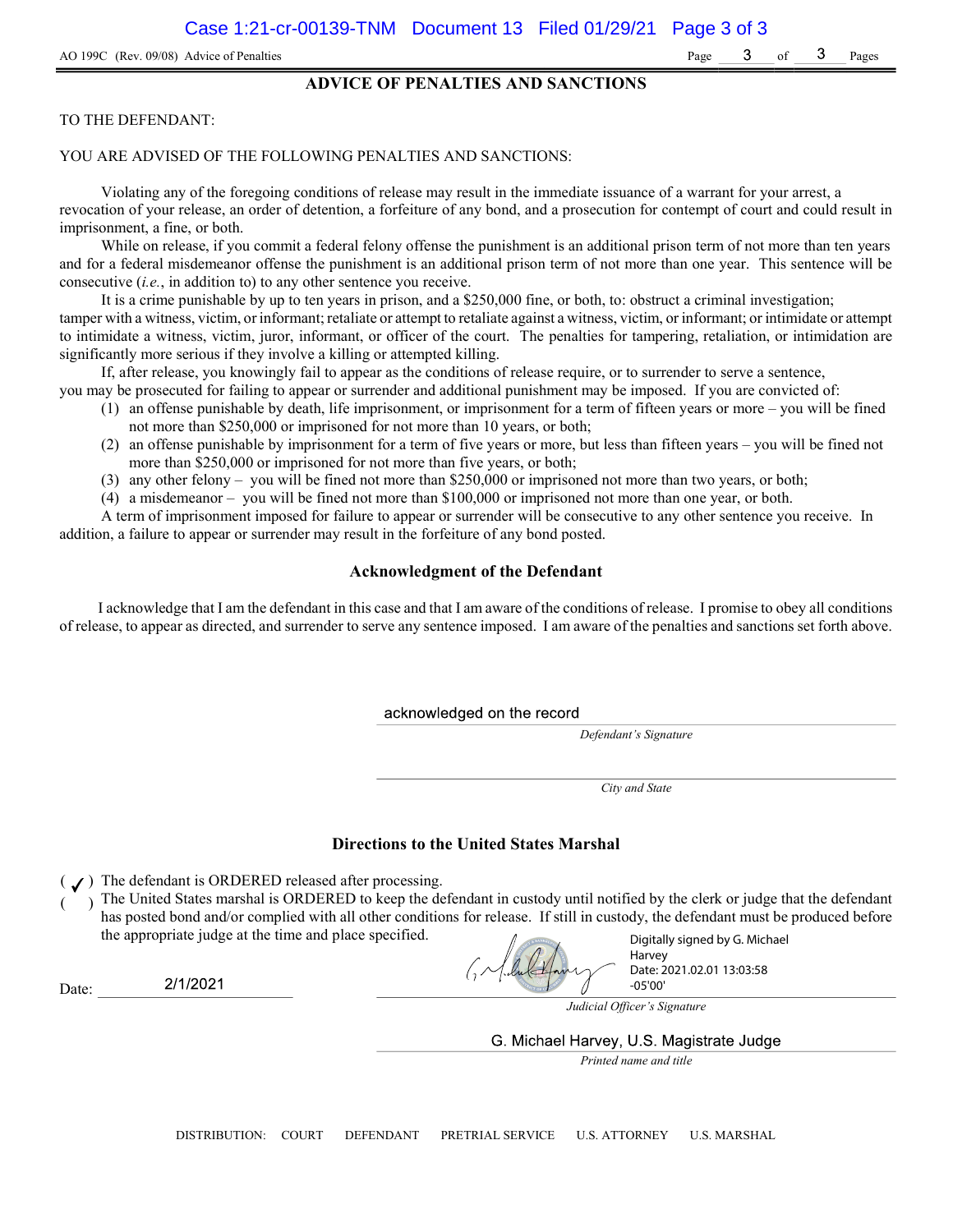AO 98 (Rev. 12/11) Appearance Bond

# UNITED STATES DISTRICT COURT

for the

) ) ) )

District of Columbia

United States of America )

v.<br>Dana Joe Winn

Case No. 21-MJ-160 (2)

Defendant

## APPEARANCE BOND

#### Defendant's Agreement

I, Dana Joe Winn *(defendant)*, agree to follow every order of this court, or any court that considers this case, and I further agree that this bond may be forfeited if I fail:

 $(X)$  to appear for court proceedings;<br> $(X)$  if convicted, to surrender to serv  $(X)$  if convicted, to surrender to serve a sentence that the court may impose; or  $(X)$  to comply with all conditions set forth in the Order Setting Conditions of R

to comply with all conditions set forth in the Order Setting Conditions of Release.

## Type of Bond

 $(X)$  (1) This is a personal recognizance bond.

(2) This is an unsecured bond of \$

 $($   $)$  (3) This is a secured bond of \$, secured by:

 $($  ) (a)  $\$  , in cash deposited with the court.

( ) (b) the agreement of the defendant and each surety to forfeit the following cash or other property (describe the cash or other property, including claims on it  $-$  such as a lien, mortgage, or loan  $-$  and attach proof of ownership and value):

If this bond is secured by real property, documents to protect the secured interest may be filed of record.

 $($  )  $(c)$  a bail bond with a solvent surety *(attach a copy of the bail bond, or describe it and identify the surety)*:

#### Forfeiture or Release of the Bond

Forfeiture of the Bond. This appearance bond may be forfeited if the defendant does not comply with the above agreement. The court may immediately order the amount of the bond surrendered to the United States, including the security for the bond, if the defendant does not comply with the agreement. At the request of the United States, the court may order a judgment of forfeiture against the defendant and each surety for the entire amount of the bond, including interest and costs.